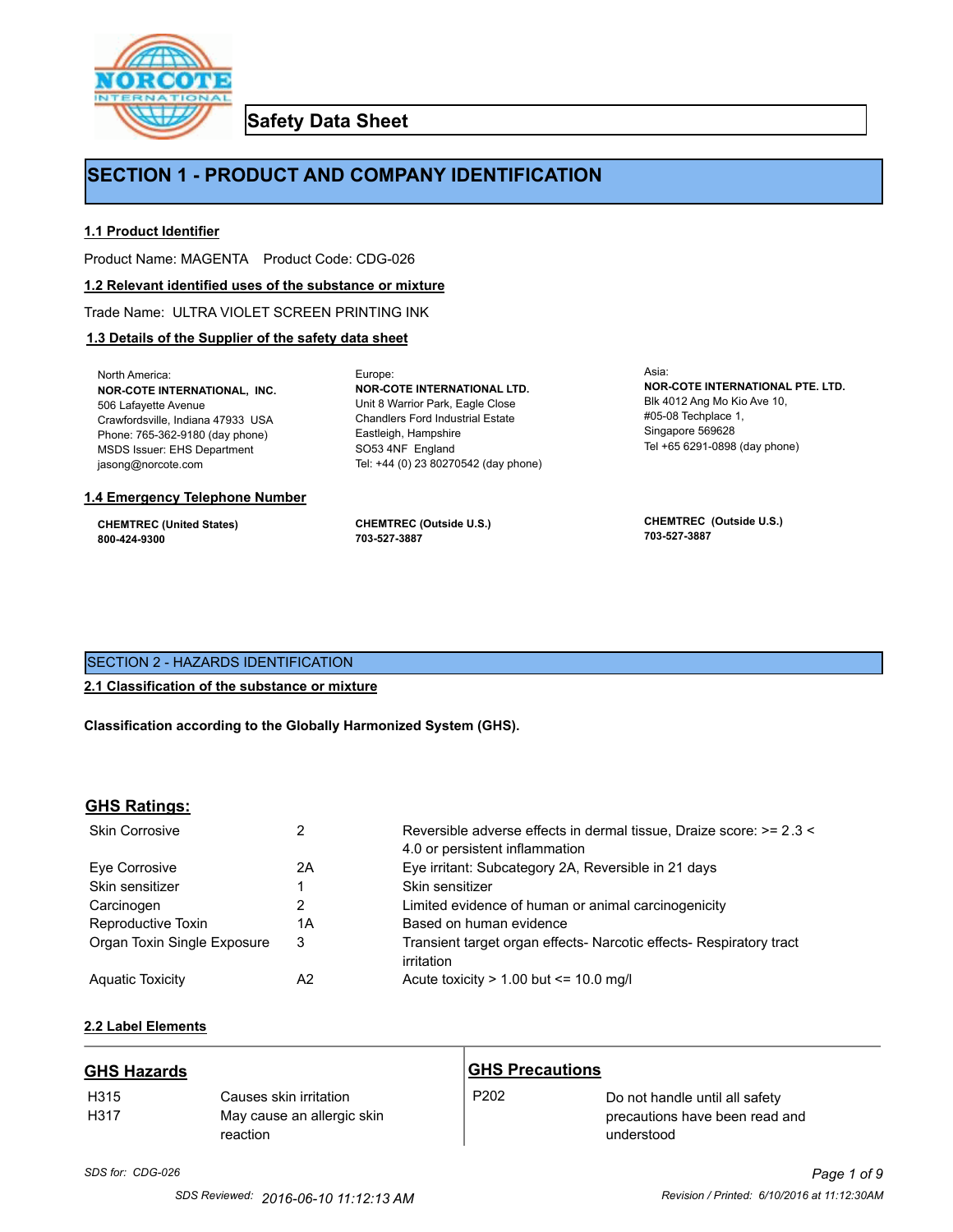| H319 | Causes serious eye irritation               | P261             | Avoid breathing                                                      |
|------|---------------------------------------------|------------------|----------------------------------------------------------------------|
| H335 | May cause respiratory irritation            |                  | dust/fume/gas/mist/vapours/spray                                     |
| H336 | May cause drowsiness or                     | P273             | Avoid release to the environment                                     |
|      | dizziness                                   | P <sub>280</sub> | Wear protective gloves/protective                                    |
| H351 | Suspected of causing cancer                 |                  | clothing/eye protection/face protection                              |
| H360 | May damage fertility or the<br>unborn child | P362             | Take off contaminated clothing and<br>wash before reuse              |
| H401 | Toxic to aquatic life                       | P302+P352        | IF ON SKIN: Wash with soap and water                                 |
|      |                                             | P304+P340        | IF INHALED: Remove victim to fresh air                               |
|      |                                             |                  | and keep at rest in a position<br>comfortable for breathing          |
|      |                                             | P305+P351+P33    | IF IN EYES: Rinse continuously with                                  |
|      |                                             | 8                | water for several minutes. Remove                                    |
|      |                                             |                  | contact lenses if present and easy to                                |
|      |                                             |                  | do - continue rinsing                                                |
|      |                                             | P308+P313        | IF exposed or concerned: Get medical                                 |
|      |                                             |                  | advice/attention                                                     |
|      |                                             | P333+P313        | If skin irritation or a rash occurs: Get<br>medical advice/attention |
|      |                                             | P405             | Store locked up                                                      |

#### **Danger**



**EMERGENCY OVERVIEW:** Product is a liquid with mild acrylic odor that may be harmful if inhaled or swallowed. Product may cause serious damage to eyes, allergic skin reactions and irritation to respiratory system. Avoid breathing vapors. Avoid spillage to sewers or waterways.

#### **ROUTES OF ENTRY:** Dermal, Inhalation, Ingestion

**ACUTE HEALTH EFFECTS:** Irritant to skin, eyes and respiratory tract. Effects may be delayed for several hours. Respiratory System

**Skin Contact:** Potential irritant and can cause allergic skin reaction. Repeated or prolonged contact may cause sensitization.

**Eye Contact:** Liquid, vapors, or mists may cause eye irritation. Protect eyes from repeated or prolonged contact.

**Ingestion:** May be harmful if swallowed. Gastrointestinal tract irritation may result.

**Inhalation:** May be harmful if inhaled. May cause irritation to upper respiratory tract upon prolonged or repeated inhalation.

#### **Effects of Overexposure**

**MEDICAL CONDITIONS AGGRAVATED BY EXPOSURE:** Repeated and prolonged overexposure may increase the potential for adverse health effects.

**CHRONIC HEALTH EFFECTS:** No additional information

## SECTION 3 - COMPOSITION / INFORMATION ON INGREDIENTS

#### **3.2 Mixtures**

\*Note: The exact concentrations of the below listed chemicals are being withheld as a trade secret

| <b>Chemical Name</b>         | Percent<br>Weight | CAS#       | EC No.    | <b>Classification (GHS)</b> |
|------------------------------|-------------------|------------|-----------|-----------------------------|
| 1.6-Hexanediol<br>diacrylate | 10.00 - 20.00 %   | 13048-33-4 | 235-921-9 | H315, H319,<br>H317, H400   |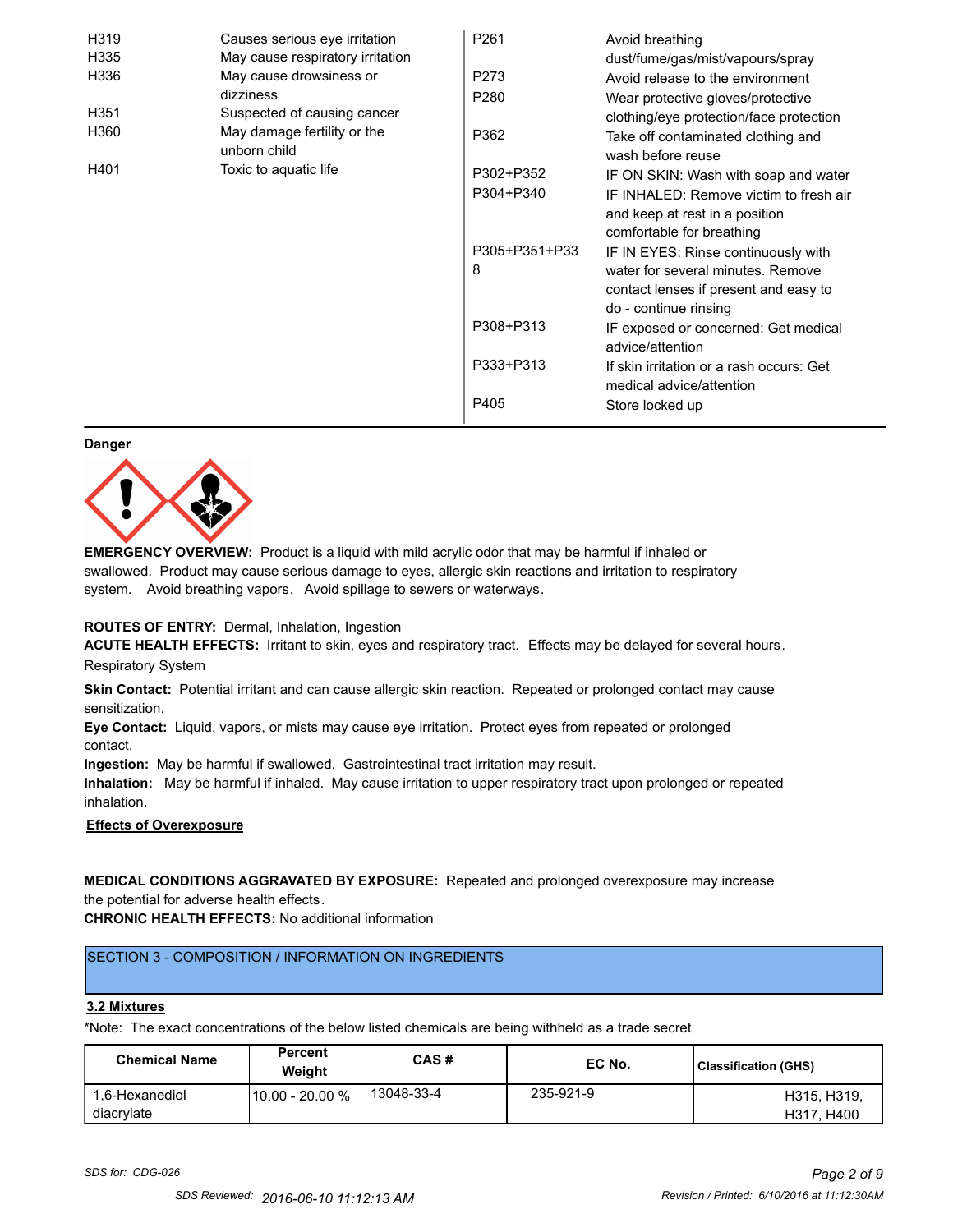| Titanium dioxide                                  | 15.00 - 10.00 %   | 13463-67-7 |           | H335, H372                |
|---------------------------------------------------|-------------------|------------|-----------|---------------------------|
| Tripropylene glycol<br>diacrylate                 | $15.00 - 10.00 %$ | 42978-66-5 | 256-032-2 | H315, H319,<br>H317, H335 |
| 1-Propanone, 2-<br>hydroxy-2-methyl-1-<br>phenyl- | $11.00 - 5.00 %$  | 7473-98-5  |           | H302                      |
| Benzophenone                                      | $10.10 - 1.00 %$  | 119-61-9   |           |                           |

## SECTION 4 - FIRST AID MEASURES

## **4.1 Description of first aid measures**

**INHALATION:** Move subject to fresh air and keep warm. If subject is not breathing, administer artificial respiration. If breathing is difficult, have qualified personnel administer oxygen and get medical attention .

**EYE CONTACT:** Flush the eye and under lids with warm water for 15 minutes. Remove any contact lenses during the flushing. Get immediate medical attention if symptoms persist.

**SKIN CONTACT:** Remove and isolate contaminated clothing and shoes. Remove excess material from skin with clean cloth. Flush skin with running lukewarm water. Wash affected areas using mild soap.

**INGESTION:** If appreciable quantities are swallowed, seek immediate medical attention. Do NOT induce vomiting. Never give anything by mouth to an unconscious person.

## SECTION 5 - FIRE FIGHTING MEASURES

#### **5.1 Extinguising Media**

Evacuate area of all non-emergency personell. Firefighters must wear full emergency equipment with self contained breathing apparatus. At elevated temperatures hazardous polymerization may occur causing container rupture and in extreme cases, explosion. Fight fires from upwind and cool intact containers with water spray or stream at maximum range.

## Flash Point: 100 C (212 F)

**FLAMMABLE/EXPLOSIVE LIMITS (Volume % in air):** Not established **EXTINGUISHING METHOD:** Water fog, carbon dioxide (CO2) or dry chemical

#### **5.2 Special Hazards arising from the substance or mixture:**

Thermal decomposition can lead to release of irritating gases and vapors

#### **5.3 Advice for firefighters**

#### **Protective Equipment:**

Wear full emergency equipment with selfcontained breathing apparatus . Refer to Section 8

#### **5.4 Additional Information**

 Heating causes a rise in pressue, risk of bursting and combustion Shut off sources of ignition Carbon monoxide and carbon dioxide may form upon combustion

#### **OSHA CLASSIFICATION:** Class IIIB Combustible

## SECTION 6 - ACCIDENTAL RELEASE MEASURES

#### **6.1 Personal precautions, protective equipment and emergency procedures**

Remove all sources of ignition and ventilate area. Avoid skin and eye contact. Use respiratory protection.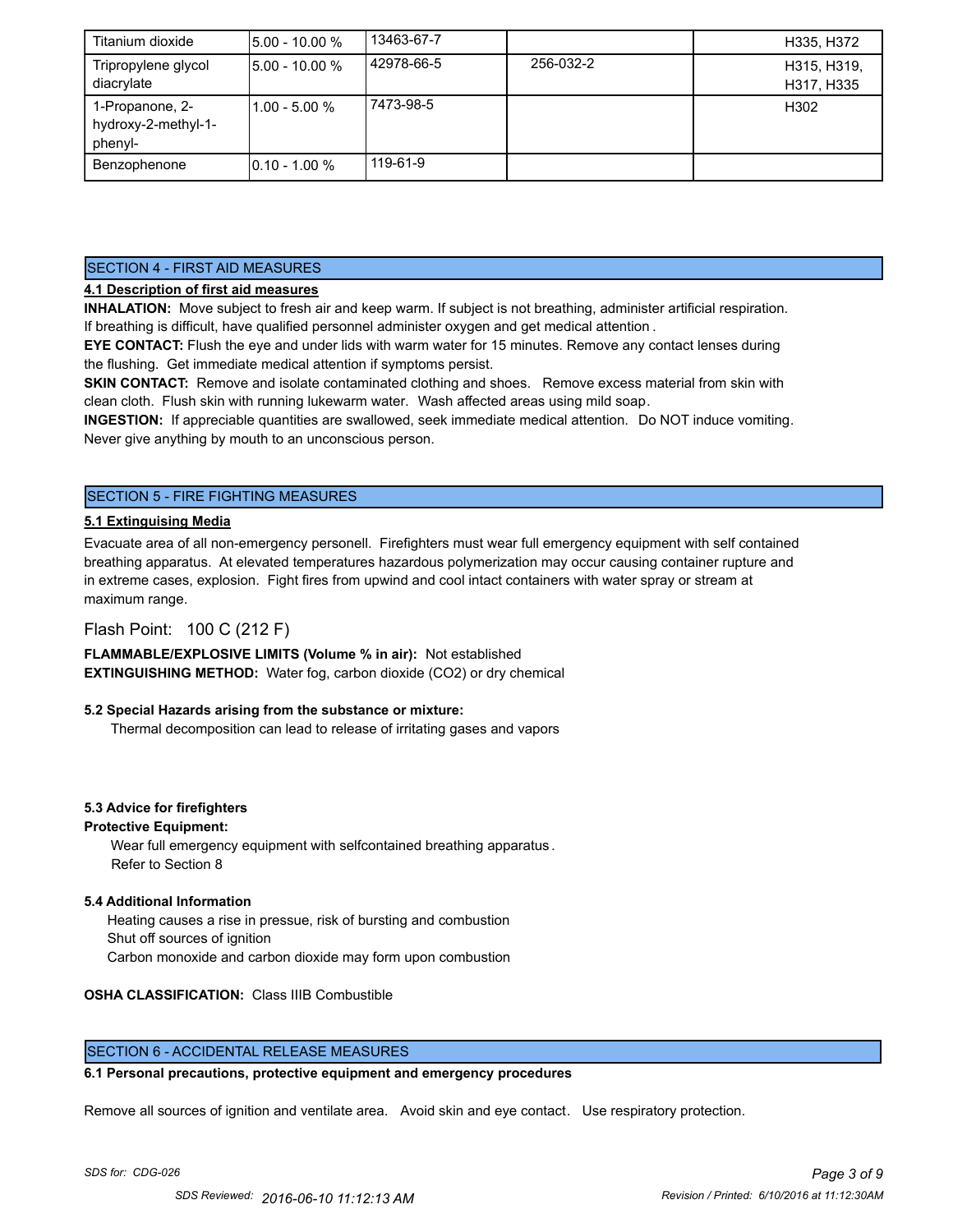#### **6.2 Environmental precautions**

Avoid release to the environment. Local authorities should be advised if significant spillages cannot be contained

#### **6.3 Methods and materials for containment and cleaning up**

 Absorb with inert materials such as dry clay or sand and place in closed container for disposal as solid waste in accordance with all applicable regulations.

#### SECTION 7 - HANDLING AND STORAGE

#### **7.1 Precautions for safe handling**

Avoid any unnecessary contact. Use protective clothing specified in Section 8.

#### **7.2 Conditions for safe storage, including and incompatibilities**

Store away from heat and sunlight to prevent spontaneous polymerization. Store below 90° F (32° C). Protect containers from physical damage. Storage of containers should conform to flammable and combustible liquid regulations.

#### **SECTION 8 - EXPOSURE CONTROLS / PERSONAL PROTECTION**

#### **8.1 Control parameters**

#### **Exposure Limits:** Not established for mixture

| Chemical Name / CAS No.                                     | <b>OSHA Exposure Limits</b> | <b>ACGIH Exposure Limits</b> | <b>Other Exposure Limits</b> |
|-------------------------------------------------------------|-----------------------------|------------------------------|------------------------------|
| 1,6-Hexanediol diacrylate<br>13048-33-4                     |                             |                              |                              |
| Titanium dioxide<br>13463-67-7                              | 15 mg/m3 TWA (total dust)   | 10 mg/m3 TWA                 |                              |
| Tripropylene glycol<br>diacrylate<br>42978-66-5             |                             |                              |                              |
| 1-Propanone, 2-hydroxy-2-<br>methyl-1-phenyl-<br>17473-98-5 |                             |                              |                              |
| Benzophenone<br>119-61-9                                    |                             |                              |                              |

#### **8.2 Exposure Controls**

**VENTILATION:** Provide natural or mechanical ventilation to minimize exposure. If practical, use local mechanical exhaust ventilation at sources of air contamination.

**EYE PROTECTION:** Use splash-proof safety goggles or safety glasses that are ANSI approved to prevent eye contact. Eyewash availability is also recommended.

**HAND PROTECTION:** Use nitrile, butyl or other gloves that are resistant to chemicals in Section 2. Replace immediately if punctured or torn or when a change of appearance (color, elasticity, shape) occurs . A minimum of 0.45mm thick gloves for long duration exposure (up to 4 hours) or mechanical handling activities; single use, disposable gloves for short duration exposures not exceeding 30 minutes or where splashes are likely, are recommended.

**RESPIRATORY PROTECTION:** Use of NIOSH/MSHA approved respirators is recommended where exposure limits may be exceeded. Consult the respirator manufacturer for appropriate type and application. **SKIN PROTECTION:** Protective or disposable outer clothing is recommended.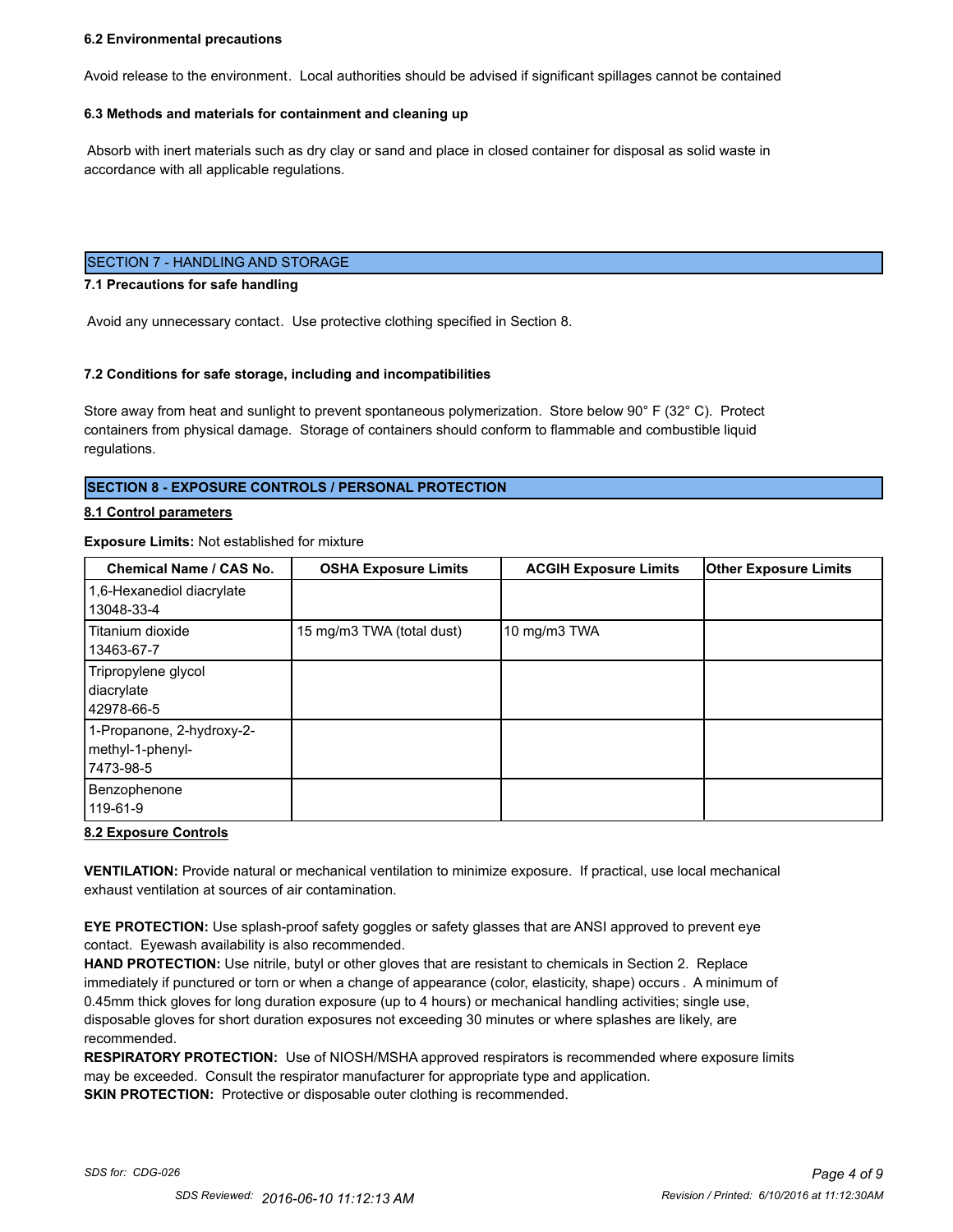**Environmental Exposure Controls:** Avoid release to the environment. The product should not be allowed to enter drains, water courses or the soil.

| <b>SECTION 9 - PHYSICAL AND CHEMICAL PROPERTIES</b>       |                                   |                                  |                   |
|-----------------------------------------------------------|-----------------------------------|----------------------------------|-------------------|
| 9.1 Information on basic physical and chemical properties |                                   |                                  |                   |
| Appearance:                                               | Liquid with moderate<br>viscosity | Odor:                            | Mild Acrylic odor |
| <b>Vapor Pressure:</b>                                    | Not Established                   | <b>Vapor Density:</b>            | Heavier than Air  |
| pH:                                                       | Not Established                   | Formula KG / Gal                 | 4.60              |
| <b>Melting Point:</b>                                     | Not Available                     | <b>Freezing Point:</b>           | Not Available     |
| Solubility:                                               | Not Soluble in Water              | <b>Boiling Range:</b>            | Not Available     |
| <b>Flash Point:</b>                                       | See section 5.1                   | <b>Evaporation Rate:</b>         | $<$ 1             |
| <b>Flammability:</b>                                      | See Section 5.4                   | <b>Explosive Limits:</b>         | See Section 5.4   |
| Viscosity:                                                | See Certificate of<br>Analysis    | <b>Specific Gravity (SG)</b>     | 1.215             |
| Grams VOC less water:                                     | $< 1\%$                           | <b>Partition Coefficient</b>     | Not Available     |
| <b>Auto-Ignition Temperature</b>                          | Not Available                     | <b>Decomposition Temperature</b> | Not Available     |

## **SECTION 10 - REACTIVITY / STABILITY HAZARD DATA**

#### **10.1 Reactivity**

None known

#### **10.2 Chemical Stability**

This material is stable under recommended storage and handling conditions.

#### **10.3 Possibility of hazardous reaction**

Under certain conditions (excess temperatures and contamination) hazardous polymerization may occur. Avoid high temperature and contamination with foreign materials.

#### **10.4 CONDITIONS TO AVOID:**

Excessive heat, ignition sources and contamination with dirt and other foreign materials.

#### **10.5 Incompatible Materials:**

Avoid contamination or inappropriate mixing with strong oxidizing agents, peroxides, strongly caustic materials and metal corrosion products including rust. Do not expose to UV light during storage.

#### **10.6 Hazardous decomposition products**

Thermal oxidation or pyrolysis (as in fire) may yield carbon dioxide, carbon monoxide and volatile organic fragments which are flammable, irritating or toxic.

Hazardous polymerization will not occur.

**SECTION 11 - TOXICOLOGICAL INFORMATION**

**Component Toxicity:**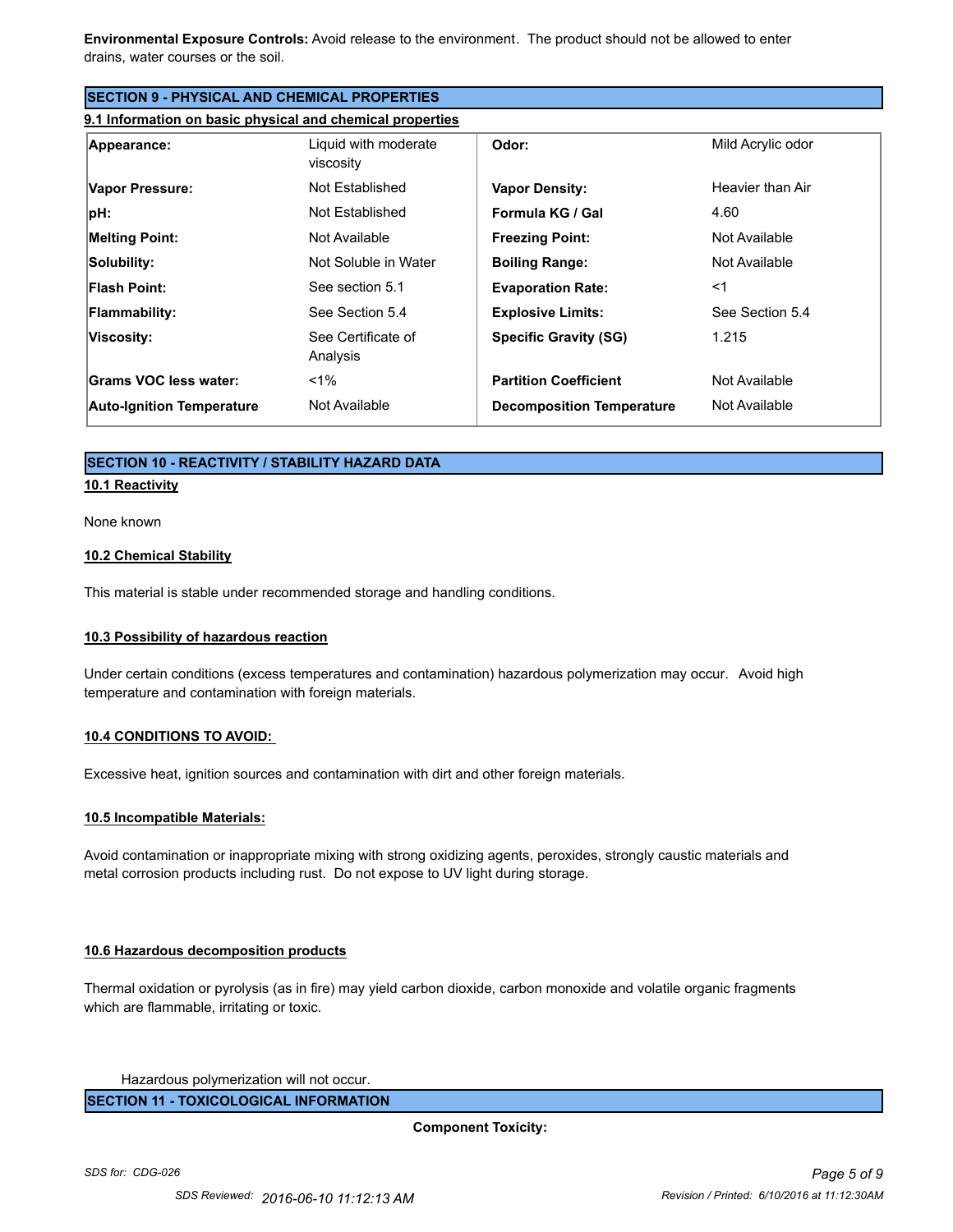| <b>Component Description</b><br>Oral, Dermal, Inhalation<br><b>Toxicity</b>          | Ecotoxocity:                                                                        |
|--------------------------------------------------------------------------------------|-------------------------------------------------------------------------------------|
| 1,6-Hexanediol diacrylate<br>Oral:5.00 g/kg (Rat)<br>Dermal: 3,600.00 µL/kg (Rabbit) | N/A                                                                                 |
| Titanium dioxide                                                                     | N/A                                                                                 |
| Tripropylene glycol diacrylate<br>Oral:3,000.00 mg/kg (Rat)                          | 48 Hr EC50 Daphnia magna: 88.7 mg/L<br>72 Hr EC50 Desmodesmus subspicatus: >28 mg/L |
| 1-Propanone, 2-hydroxy-2-methyl-1-phenyl-                                            | N/A                                                                                 |
| Benzophenone<br>Dermal: 3,535.00 mg/kg (Rabbit)                                      | 96 Hr LC50 Pimephales promelas: 13.2 - 15.3 mg/L [flow-through]                     |

**TOXICOLOGICAL DATA:** Slightly Toxic by injestion. Prolonged or repeated exposure may result in sensitization. **LC50** - No additional information **LD50** - No additional information **MUTAGENICITY:** No additional information **REPRODUCTIVE EFFECTS:** No additional information **CARCINOGENICITY:**

Benzophenone: IARC: Possible human carcinogen OSHA: listed

Titanium dioxide: NIOSH: potential occupational carcinogen IARC: Possible human carcinogen OSHA: listed

Carcinogenicity:

#### **SECTION 12 - ECOLOGICAL INFORMATION**

#### **12.1 Toxicity**

No determination has been made on ecological impact. However, it is recommended to prevent contamination of the environment with this product, i.e. soil, landfills, drains, sewers, surface waters, etc.

#### **12.2 Persistence and degradability**

No determination has been made on ecological impact. however, it is highly recommended to prevent contamination of the environment with this product, i.e. soil, landfills, drains, sewers, surface waters, etc

#### **12.3 Bioaccumulative potential**

No determination has been made on ecological impact. However, it is highly recommended to prevent contamination of the environment with this product, i.e. soil, landfills, drains, sewers, surface waters, etc.

#### **12.4 mobility in soil**

No determination has been made on ecological impact. However, it is highly recommended to prevent contamination of the environment with this product, e.i. soil, landfille, drains, sewers, surface waters, etc.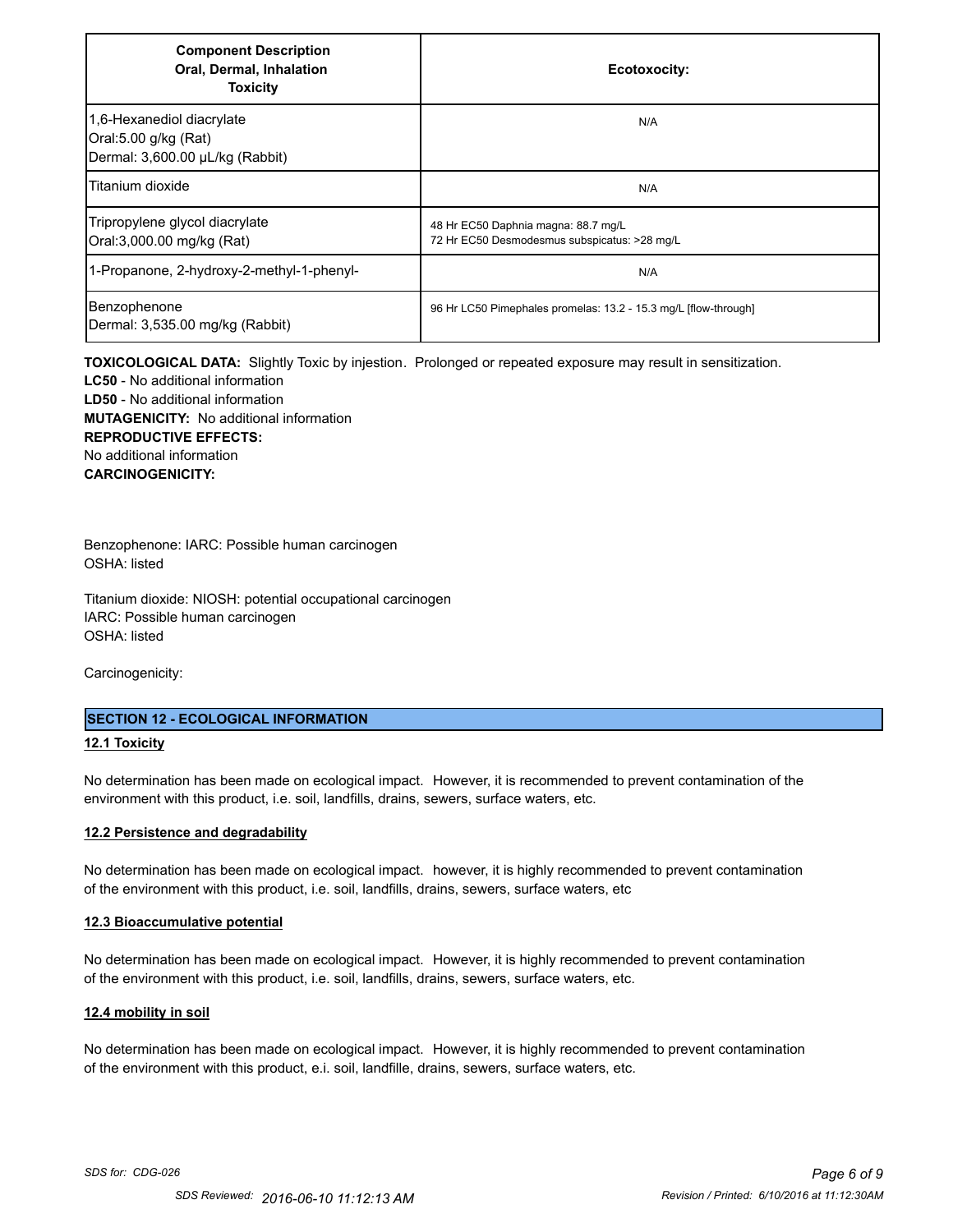**SECTION 13 - DISPOSAL CONSIDERATIONS**

#### **13.1 Waste Water methods**

If material becomes a waste, it does not meet the criteria of a hazardous waste as defined under the Resource Conservation and Recovery Act (RCRA) 40 CFR 261 as supplied. Dispose of this material in accordance with all applicable federal, state, provincial, and local laws and regulations.

#### **SECTION 14 - TRANSPORTATION INFORMATION**

Transport this product in accordance with all applicable laws and regulations . This product, as supplied, is not regulated nor classified as a hazardous material/dangerous good by United States Department of Transportation (DOT), the International Civil Aviation Organization (ICAO), the International Maritime Organization (IMO), the Canadian Transportation of Dangerous Goods Act (TDG), or the International Air Transport Association (IATA) .

**14.1 UN Number:** Not Applicable

**14.2 UN Proper Shipping Name:** Not Applicable

**14.3 Transport Hazard Class:** Not Applicable **DOT (49 CFR)/IATA/IMDG Hazard Class:** Not Applicable

 **14.4 Packing Group:** Not Applicable

#### **SECTION 15 - REGULATORY INFORMATION**

#### **15.1 Safety, Health and Environmental regulations / legislation specific for the substance or mixture**

This safety data sheet has been formatted to the best of our ability in accordance to Directive 67/548/EEC or Directive 1999/45EC, American National Standards Institute (ANSI) and contains hazard criteria and all information required by the Canadian Controlled Products Regulation (CPR) in regard to this product.

**Clean Air Act - Ozone Depleting Substances (ODS):** This product and its components do not contain Ozone Depleting Substances.

**Canadian Inventory Status:** Components of this product are currently listed on the Canadian Domestic Substance List (DSL) or the Canadian Non-Domestic Substance List (NDSL).

**Coalition of Northeastern Governors (CONEG):** This product meets the requirements of CONEG pertaining to heavy metals total content of no more than 100 PPM. No heavy metals are added as a part of the formulation, but raw materials may contain residual parts per million as naturally occurring elements.

**European Inventory Status:** Components of this product are listed on the European Inventory of Existing Commercial Substances (EINECS), the European List of Notified Chemical Substances (ELINCS), or are exempt from being listed.

**Food and Drug Administration (FDA) Food Packaging Status:** Components of this product have not been cleared by FDA for use in food packaging and/or other applications as an indirect food additive .

**European Union Directive 2011/65/EC Restriction of Hazardous Substances (RoHS):** This product is in compliance with the requirements of the RoHS2 Directive.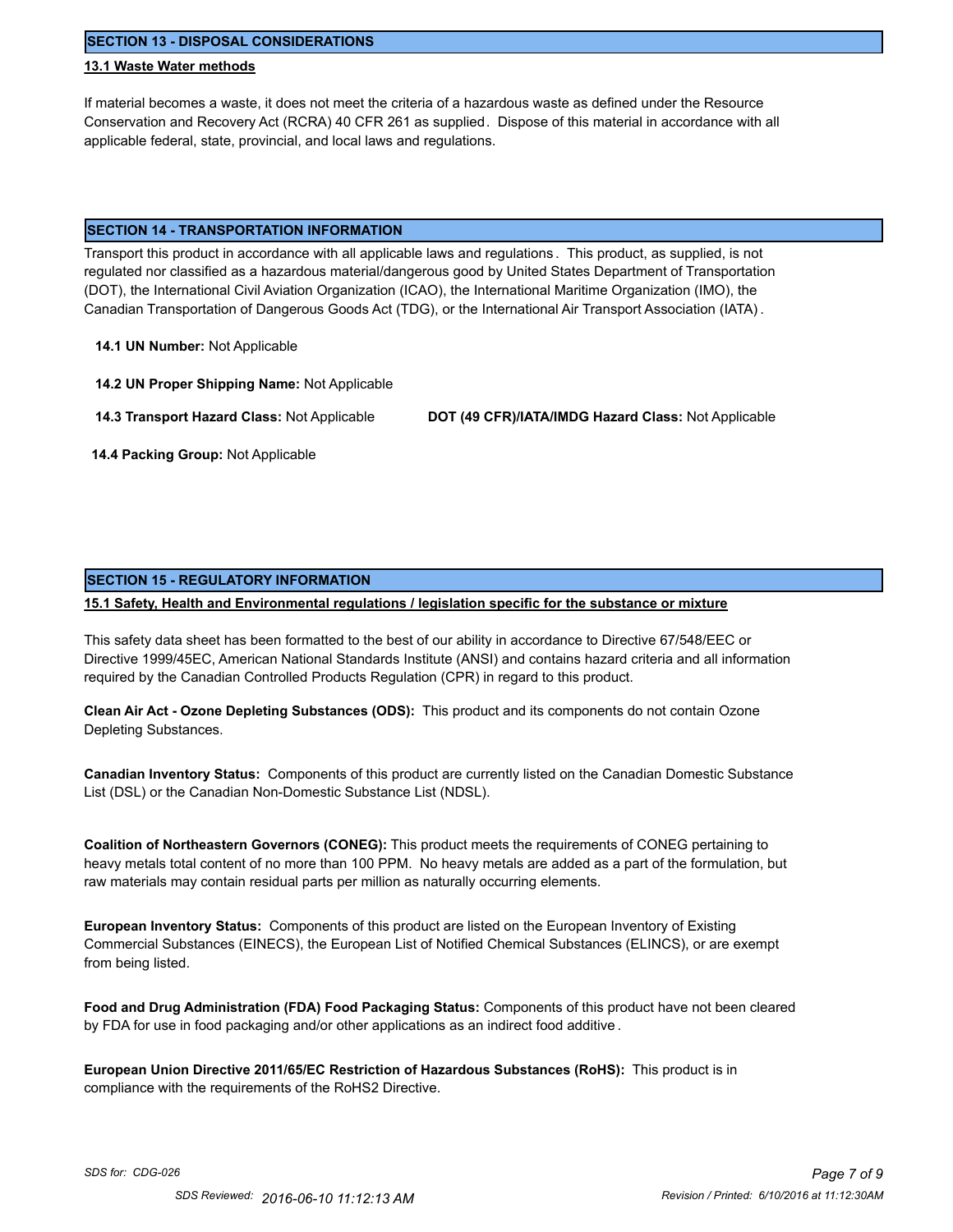#### **California Proposition 65 RTK:**

The following components of this mixture are listed under California Proposition 65:

Benzophenone 119-61-9 0.1 to 1.0 % Carcinogen

Titanium dioxide 13463-67-7 5 to 10 % Carcinogen

If CAS numbers 13463-67-7 and/or 1333-86-4 are listed they are not supplied in respirable form.

**REACH** : This product is compliant with the registration of the REACH Regulation (EC) No. 1907/2006 as all its components are either excluded, exempt and/or preregistered.

The following Substances of Very High Concern are present (updated December 17, 2015 to review for the 168 SVHC)

- None

- None

#### **Superfund Amendments and Reauthorization Act of 1986 (SARA) Title III: Section 302:**

- None

#### **Superfund Amendments and Reauthorization Act of 1986 (SARA) Title III: SARA 313:**

 This product contains the following components that are regulated under the Toxic Chemical Release Reporting requirements 40 CFR 372:

- None

**Global Inventories:** The components of these products are listed in the following or exempt from listing:

| Europe (EINECS):     | Yes |
|----------------------|-----|
| USA (TSCA):          | Yes |
| Canada (DSL):        | Yes |
| Japan (ENCS):        | Yes |
| Philippines (PICCS): | Yes |
| China (IECSC):       | Yes |
| Australia (AICS):    | Yes |
| Korea (KECI):        | Yes |
| New Zealand (NZloC): | Yes |
| Taiwan (ECSI):       | Yes |
|                      |     |



**HMIS® ratings** are a registered trade and service mark of the National Paint and Coatings Association with the